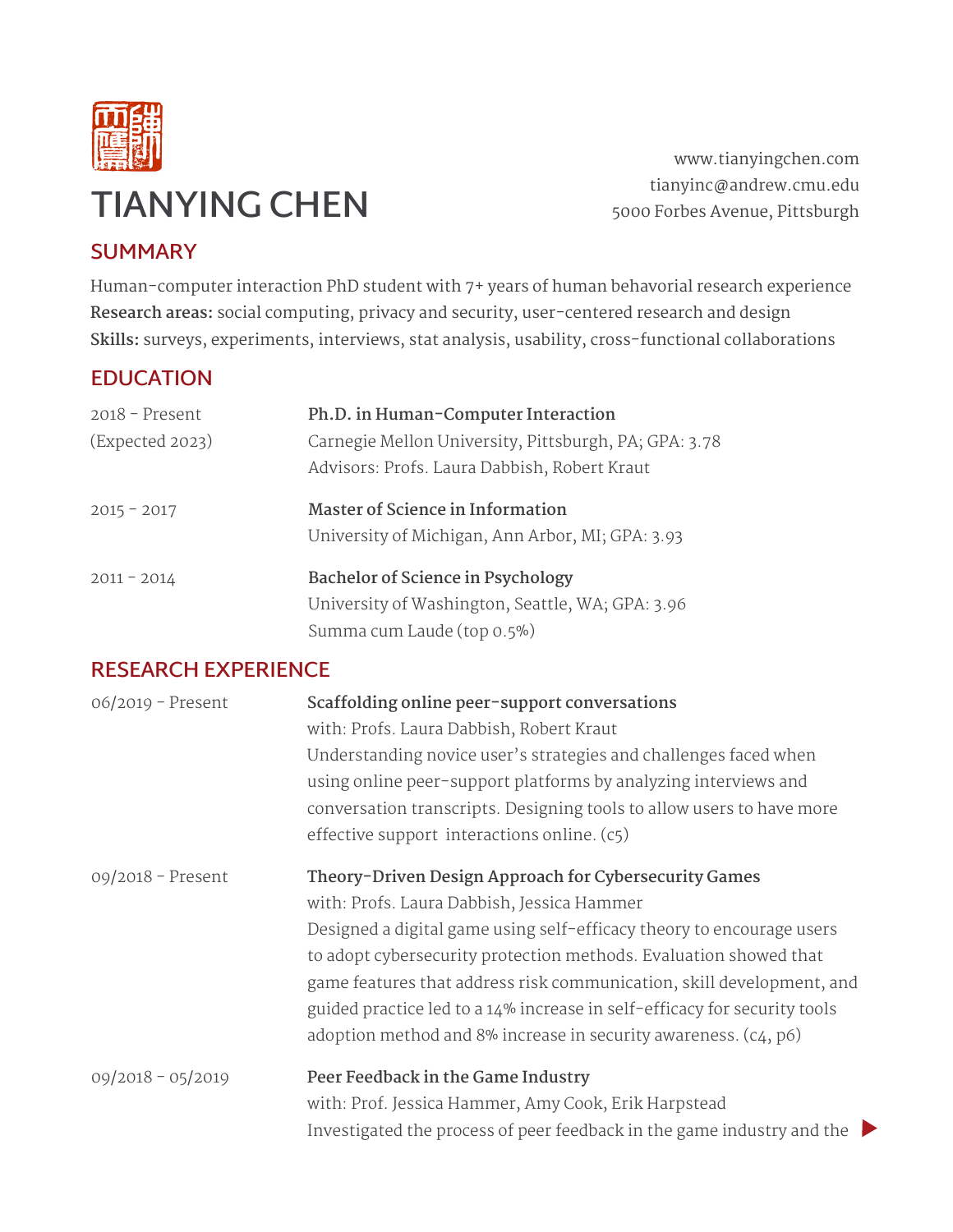|                     | challenges that game designers face in the process. Proposed a six-<br>stage process for the feedback cycle for game studios to formalize their<br>understanding of their design process, as well as tailoring the process to<br>their needs. (c3)                                                                                                                                                                                                                                             |
|---------------------|------------------------------------------------------------------------------------------------------------------------------------------------------------------------------------------------------------------------------------------------------------------------------------------------------------------------------------------------------------------------------------------------------------------------------------------------------------------------------------------------|
| $07/2017 - 04/2018$ | Retributive Justice Online<br>with: Profs. Sarita Schoenebeck, Cliff Lampe; Lindsay Blackwell<br>Investigated under what circumstances online harassments are<br>perceived as justified using survey and eye-tracking. Results showed<br>that online users perceive harassment as justfied against targets who<br>have committed prior offense. Suggested designing platforms that<br>encourage restorative justice as a potential mitigation technique. (c2)                                  |
| $09/2017 - 03/2018$ | Supporting Job Search for Underprivileged Population<br>with: Prof. Tawanna Dillahunt<br>Designed evaluation methods for the effectiveness of a job search tool<br>designed for the underprivileged population.                                                                                                                                                                                                                                                                                |
| $12/2015 - 05/2016$ | <b>Family Technology Use Online</b><br>with: Prof. Sarita Schoenebeck; Carol Moser<br>Investigated differences between the perception of technology use from<br>children's and parent's perspectives. Found that children and parents<br>disagree on the permission-seeking process about parents posting<br>about their children on social media platforms. Suggested design<br>strategies that encourage parents and children work collaborately in<br>posting content on social media. (c1) |
| $12/2012 - 06/2015$ | Dialectical Behavioral Therapy Dissemination Research<br>with: Prof. Marsha Linehan; Drs. Maria V. Navarro, Yevgeny Botanov<br>Investigated the effectiveness of Dialectical Behavioral Therapy<br>dissemination programs and predictors for successful local therapy<br>implementation. (p1-p4, j1).                                                                                                                                                                                          |

## **RESEARCH SUPPORT**

**Interactive Training for Motivational Interviewing** Highmark Health (\$246,595) Assisted preparation with Profs. Laura Dabbish, and Robert Kraut

## **PUBLICATIONS**

#### **PEER REVIEWED CONFERENCE PAPERS**

[c5] (In review) **Tianying Chen**, Kristy Zhang, Robert Kraut, Laura Dabbish. "Scaffolding the

 $\blacktriangleright$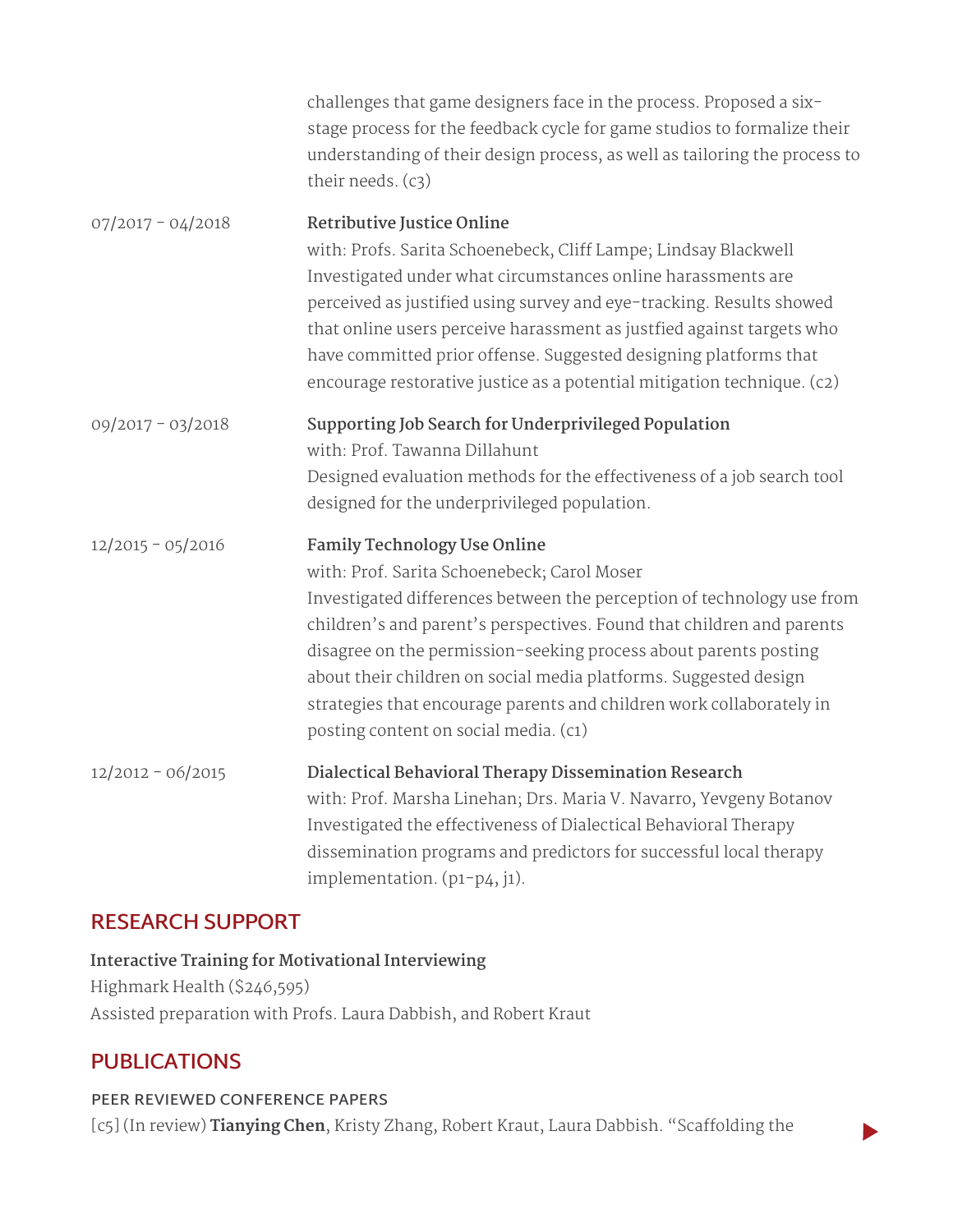Online Support Experience: Novice Supporters' Strategies and Challenges." Submitted to The ACM Conference on Computer-Supported Cooperative Work and Social Computing (CSCW 2021)

[c4] **Tianying Chen**, Margot Stewart, Zhiyu Bai, Eileen Chen, Laura Dabbish, Jessica Hammer. "Hacked Time: Design and Evaluation of a Self-Efficacy Based Cybersecurity Game." The ACM Conference on Designing Interactive Systems (DIS 2020, Acceptance Rate: 24%)

[c3] Joseph Seering, Ray Mayol, Erik Harpstead, **Tianying Chen**, Amy Cook, Jessica Hammer. "Peer Feedback Processes in the Game Industry." The ACM Symposium on Computer-Human Interaction in Play (CHI-PLAY 2019, Acceptance Rate: 28%).

[c2] Lindsay Blackwell, **Tianying Chen**, Sarita Yardi, Cliff Lampe. "When Online Harassment is Perceived to be Justified." International AAAI Conference on Web and Social Media (ICWSM 2018, Acceptance Rate: 16%).

[c1] Carol Moser, **Tianying Chen**, Sarita Yardi. "Parents' and Children's Preferences about Parents Sharing about Children on Social Media" The ACM Conference on Computer-Human Interaction (CHI 2017, Acceptance Rate: 25%).

### **JOURNAL PUBLICATIONS**

[j1] Maria V. Navarro, Melanie Harned, Kathryn Korslund, **Tianying Chen**, Anthony DuBose, Marsha Linehan. "Predictors of Adoption and Reach Following Dialectical Behavior Therapy Intensive Training", Community Mental Health Journal, March 05, 2018.

#### **TALKS AND POSTERS**

[p6] **Tianying Chen**, Zhiyu Bai, Eileen Chen, Margot Stewart, Jessica Hammer, Laura Dabbish. "Self-Efficacy-Based Game Design to Encourage Security Behavior Online", Poster, The ACM Conference on Computer-Human Interaction (CHI 2019, Acceptance Rate: 42%).

[p5] **Tianying Chen**. "Contributing to an Open-source Software Community as a Student." Presentation, Open Apereo Conference (2016).

[p4] **Tianying Chen**, Beverly Kikuta, Yevgeny Botanov, Marsha Linehan. "Measuring Burnout in Therapists Receiving DBT Training." Poster, University of Washington Undergraduate Research Symposium (2015).

[p3] Yevgeny Botanov, Beverly Kikuta, **Tianying Chen**, Maria V. Navarro, Melanie Harned, Anthony DuBose, Kathryn Korslund, Marsha Linehan. "Attitudes Toward Evidence-Based Practices Across Therapeutic Orientations." Poster, Third Biennial Society for Implementation Research Collaboration Conference (2015).

[p2] Melanie Harned, Maria V. Navarro, Kathryn Korslund, **Tianying Chen**, Anthony DuBose, Andre Ivanoff, Marsha Linehan. "Predictors of Implementation after DBT Intensive Training." Poster, Association for Behavioral and Cognitive Therapies 49th Annual Convention (2015).